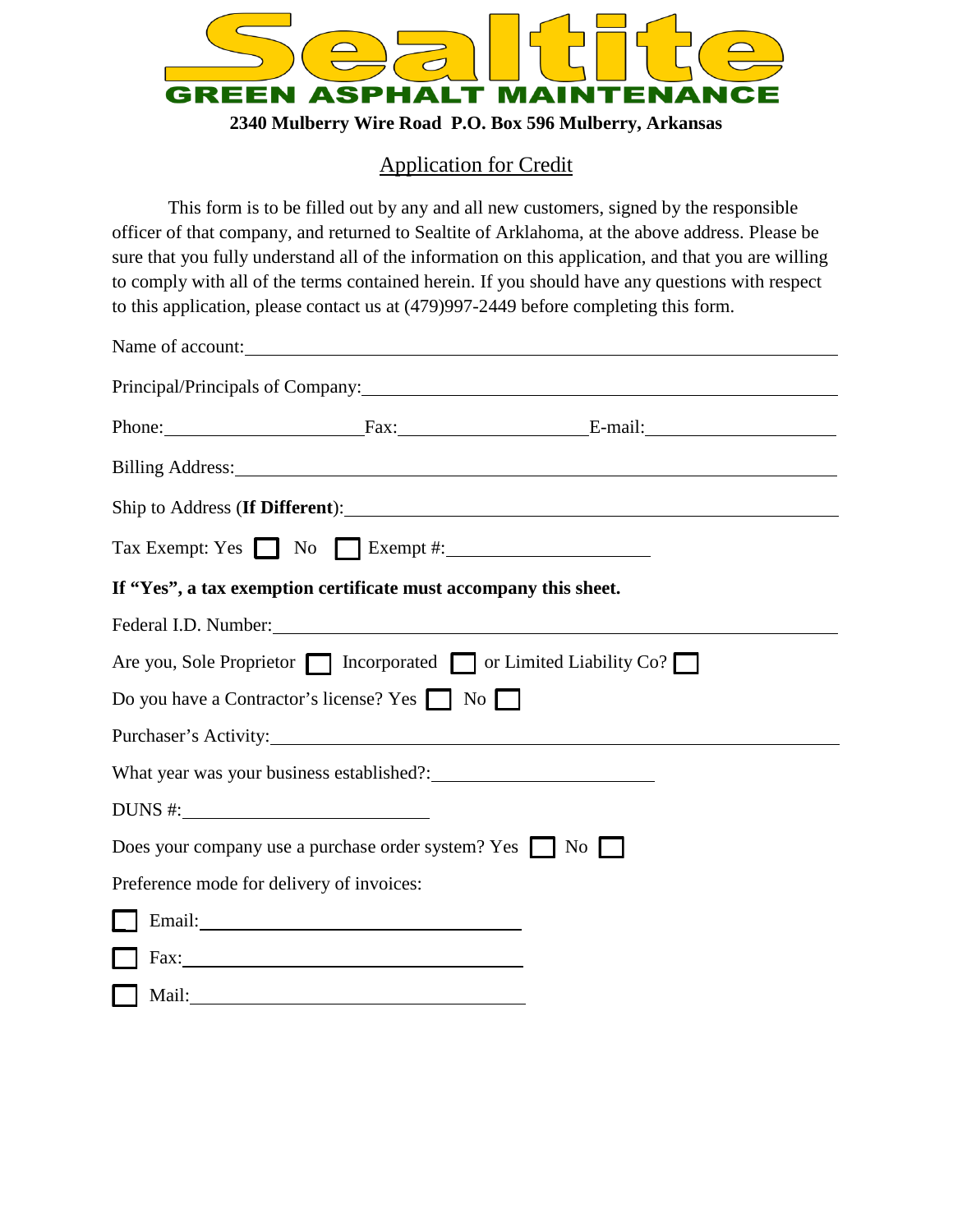# **\*\*\*References\*\*\***

| <u> 1989 - Johann Stein, mars an deus an deus Amerikaanse komme en de Fryske komme en oantale</u><br>Tel: Fax: Fax: |                                                                            | Tel: Fax: Fax:                                                                                                                                                                  |
|---------------------------------------------------------------------------------------------------------------------|----------------------------------------------------------------------------|---------------------------------------------------------------------------------------------------------------------------------------------------------------------------------|
|                                                                                                                     |                                                                            |                                                                                                                                                                                 |
|                                                                                                                     |                                                                            |                                                                                                                                                                                 |
| <u> 1989 - Johann Stoff, amerikansk politiker (d. 1989)</u><br>$Tel:$ Fax:                                          |                                                                            | Tel: Fax: Fax:                                                                                                                                                                  |
|                                                                                                                     | SealTite Arklahoma, LLC. Authorized name(s) of person(s) signing invoices: | I authorize the following person, or persons, to charge on the account to be established at<br>,我们也不会有什么?""我们的人,我们也不会有什么?""我们的人,我们也不会有什么?""我们的人,我们也不会有什么?""我们的人,我们也不会有什么?""我们的人 |
| Accounts Payable Individual:                                                                                        |                                                                            | ,我们也不会有什么。""我们的人,我们也不会有什么?""我们的人,我们也不会有什么?""我们的人,我们也不会有什么?""我们的人,我们也不会有什么?""我们的人                                                                                                |
|                                                                                                                     |                                                                            | Name (Please Print): Phone #: EXT #:                                                                                                                                            |
|                                                                                                                     |                                                                            | Address if different from business address: Manual Address and The President School and Address if different from business address:                                             |
|                                                                                                                     |                                                                            |                                                                                                                                                                                 |

 $\overline{a}$